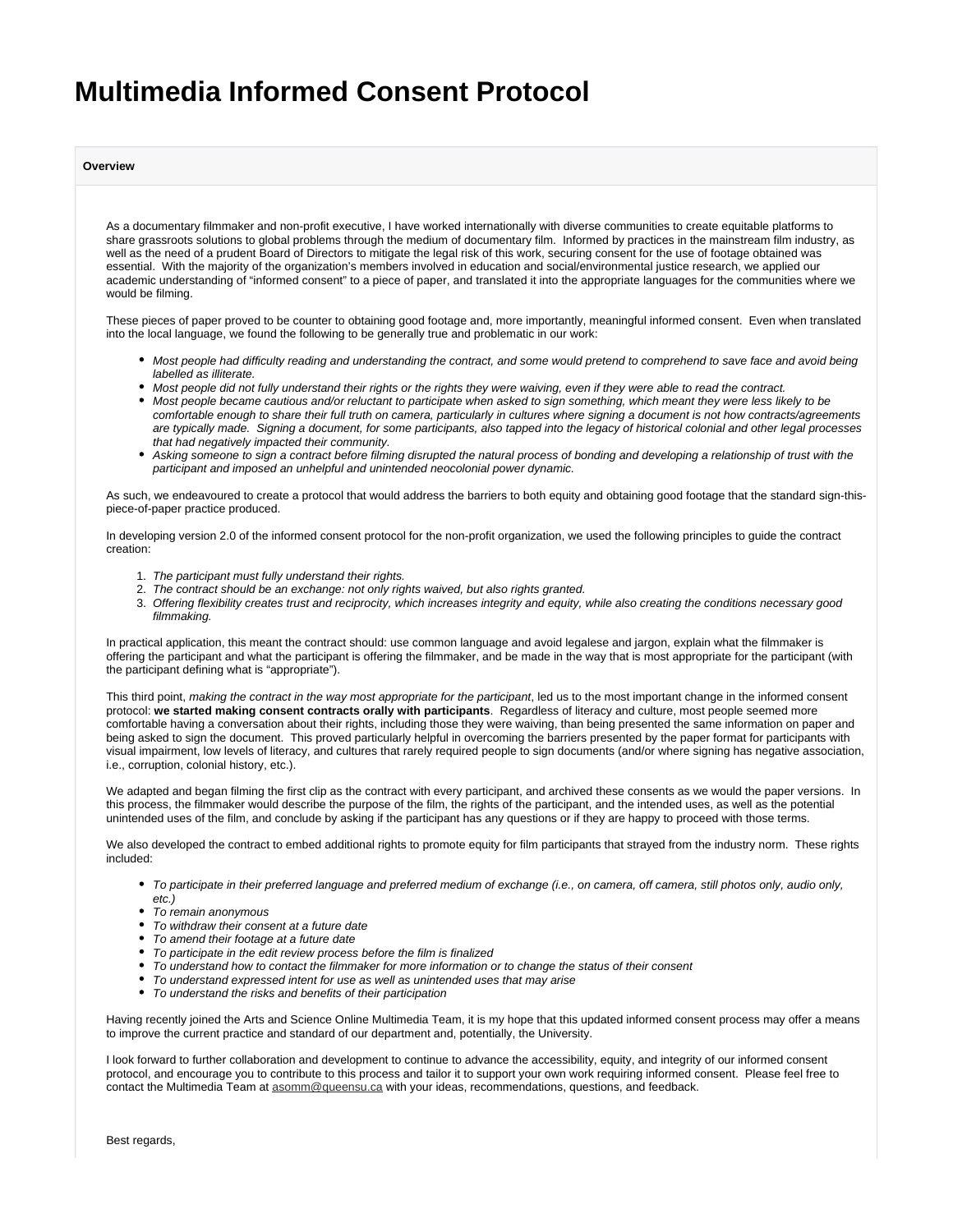#### Rebecca Sweetman

#### Instructional Design Multimedia Support Analyst

#### **[Arts and Science Online](http://www.queensu.ca/artsci_online)**

Faculty of Arts and Science

94 University Avenue, Queen's University

Kingston, Ontario, Canada, K7L 3N6

Tel: (613) 533-6000 ext.74124

Email: rebecca[.sweetman@queensu.ca](mailto:rls16@queensu.ca)

Given the aforementioned problems, limitations, and barriers to equity presented by the just-sign-your-rights-away format, the industry standard of "informed consent" is no longer (or was never) adequate or appropriate. Academia generally, and Queen's University specifically (and, in fact, all of the multimedia universe) should find ways to ensure the most rigorous ethical and equitable informed consent protocol is utilized - one that puts participants first while still maintaining the necessary legal assurances.

Particularly in consideration of Queen's commitments to reconciliation, equity, and accessibility, this version 2.0 of the informed consent protocol is appropriate for **everyone**. This includes members of the community; vulnerable, marginalized, and/or at-risk persons; and also members of the academia. It is essential that we (as academics, filmmakers, instructors, professionals, human beings) put biases and assumptions about a participant's capacity to consent aside, and support an equitable process for any and every participant to give informed consent, particularly because we are not in a position to know/judge/assign a participant's capacity (think: unseen and/or undisclosed disabilities, histories, identities, etc.). Moving toward a protocol that includes everyone is a win all around and sacrifices nothing in terms of legal protection. It's even an environmental and economic win for the department: avoiding printing paper contracts saves both money and trees!

**Multimedia Release: Old vs. New**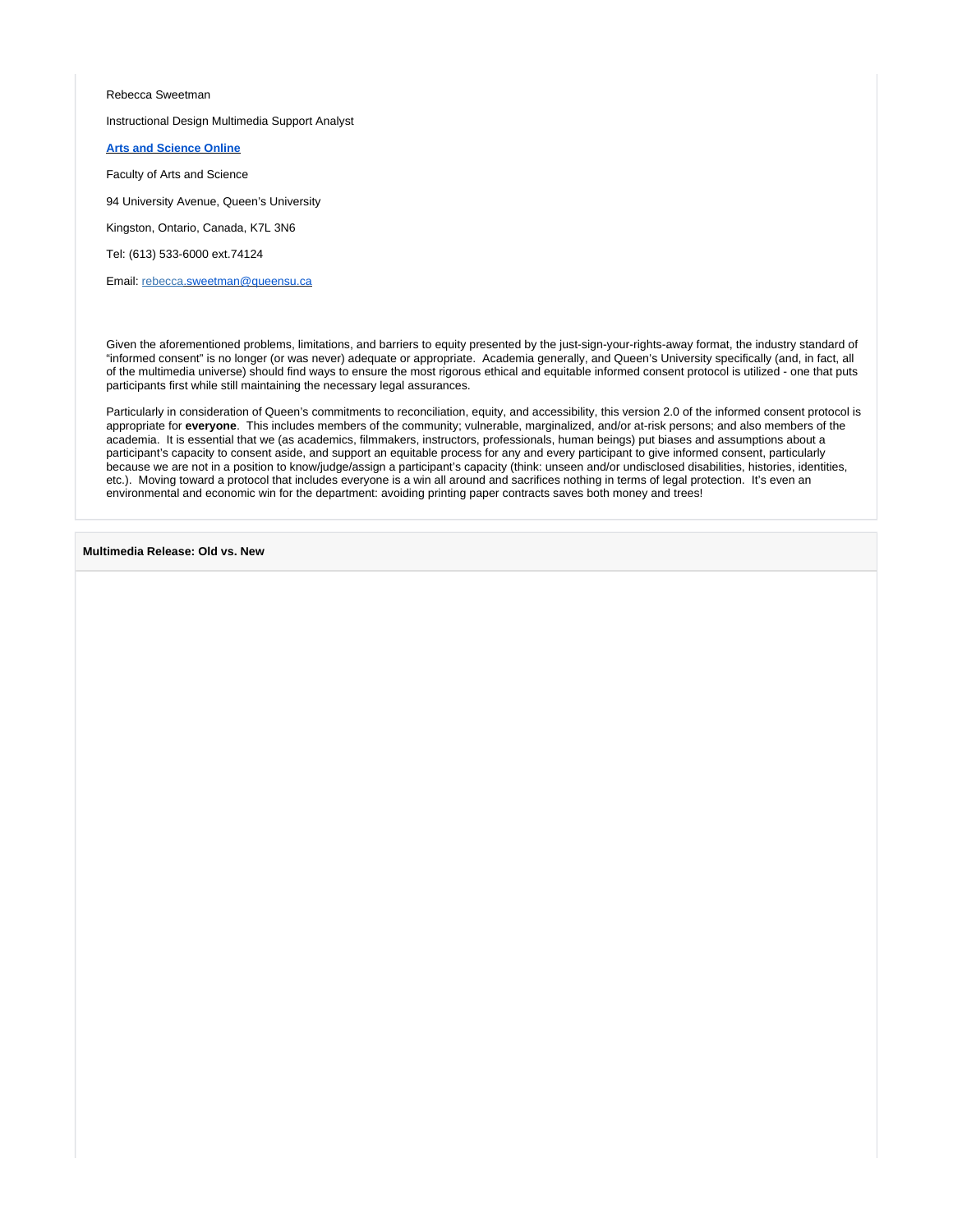#### **PHOTOGRAPHY/VIDEOGRAPHY RELEASE FORM**

#### **Queen's University at Kingston**

I hereby grant to Queen's University at Kingston (the 'University') the right to reproduce, use, exhibit, display, broadcast, distribute and create derivative works of the photographed and/or filmed images of me and presented content, taken during a live lecture, for use by the Department and the delivery of any associated courses and programs.

#### Please check all that apply:

This grant includes, without limitation, the right to publish such images in:

the [PROGRAM/COURSE/DEPARTMENT NAME] and related program/course site(s) within the University Learning Management System (access restricted to Queen's University students, staff and faculty)

the Queen's University [PROGRAM/COURSE/DEPARTMENT NAME] website (public access)

Name (printed):

Signature:

Date of Agreement: \_

Arts and Science Online

Queen's University

Dunning Hall

94 University Avenue

Kingston, Ontario, Canada K7L 3N6

(613) 533-3322

Prior to being offered the new contract in either format, the filmmaker should provide the participant(s) with a business card with the contact information and advise the participant(s) prior to recording of the following:

- The Faculty of Arts and Science Online at Queen's University has an informed consent policy that requires all participants to be notified of their rights prior to obtaining consent for release of the photographed/filmed/recorded image/audio.
- This consent can be made orally on camera/audio recording or by signing a paper contract, or should a participant require the consent in an alternative format, i.e., the use of assistive technology or proxy, their request(s) will be accommodated wherever possible.

Still offered for participants who choose to consent this way, the revised paper contract has been amended as follows:

#### **Multimedia Release Form**

#### **Queen's University at Kingston**

This Release Form requests your permission to use your image/audio from multimedia footage recorded by Queen's University. Queen's University has an informed consent policy which means that before agreeing to this release, we want you to understand your rights.

You have the right to:

- Participate in your preferred language and preferred medium of exchange (i.e., on camera, off camera, photos only, audio only, etc.)
- Remain anonymous
- Withdraw your consent at a future date
- Amend your footage at a future date
- Participate in the video edit review process before the film is finalized
- Know how to contact the Multimedia Team for more information or to change the status of your consent  $\bullet$
- Understand expressed intent for use as well as unintended uses that may arise
- Understand the risks and benefits of your participation

**This contract may also be made orally on camera/audio recording.** Should you have any questions about this form, or would prefer to receive this form in an alternate format, please make your request(s) known to the filmmaker.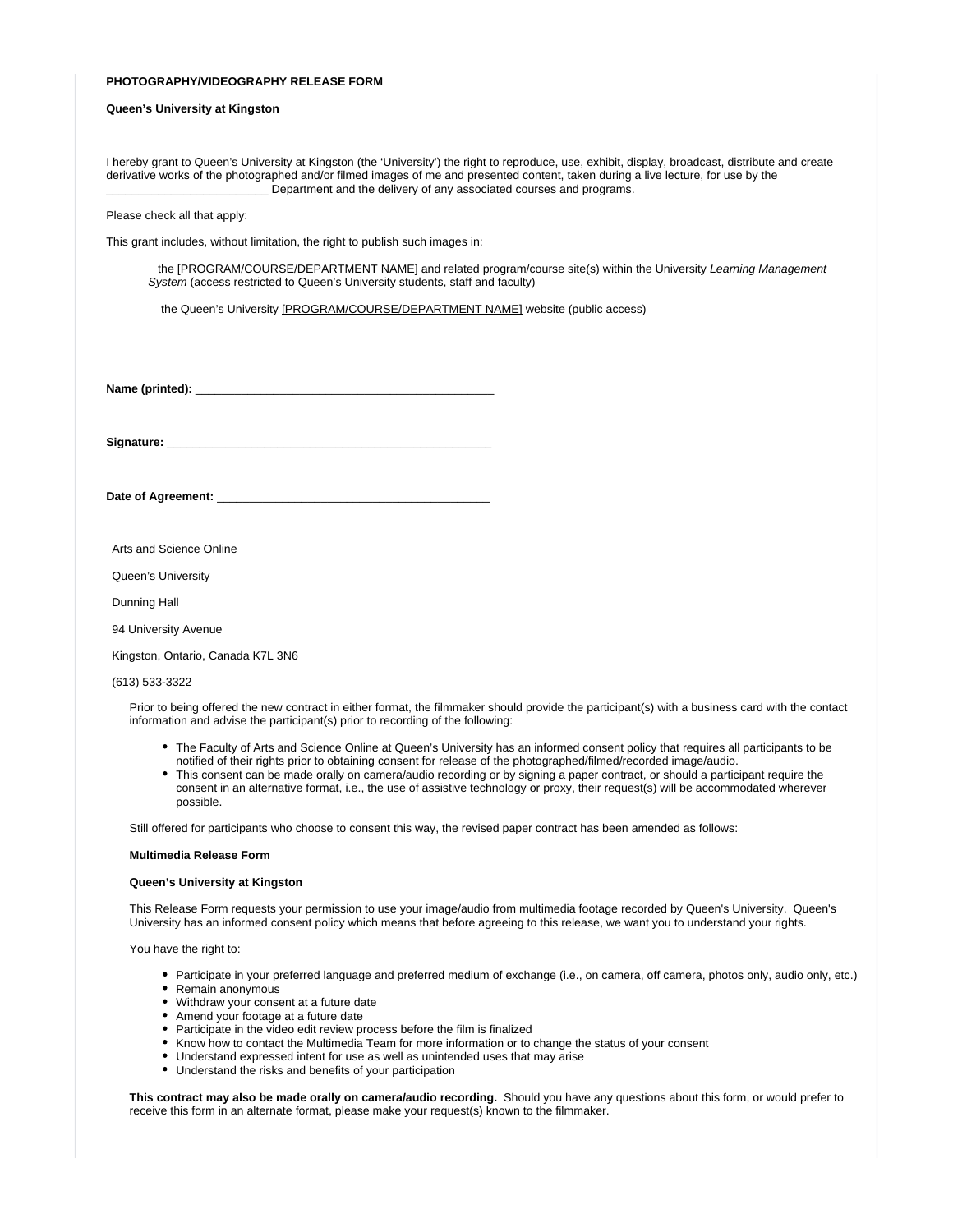**Please check all that apply:**

I consent for my images/audio to be used:

- **With restricted access** (limited to Queen's University students, staff, and faculty) by \_\_\_\_\_\_\_\_\_\_\_\_\_\_\_\_\_\_\_\_\_\_\_\_\_\_\_\_\_\_ and related program/course site(s) within the University Learning Management System
- **With public access** on the Queen's University \_\_\_\_\_\_\_\_\_\_\_\_\_\_\_\_\_\_\_\_\_\_\_\_\_\_\_\_\_\_ website
- **With public access** on the Queen's University website
- **With public access** on Queen's University social networking sites like Facebook, Twitter, Instagram, YouTube, Vimeo, etc.

Pertaining to your rights outlined in this agreement, please make any additional requests known here:

- I wish to remain anonymous
- I wish to participate in the edit review process
- I wish to receive a copy of the final multimedia product
- Other:

| <b>Participant Signature</b>                                                                                                                                                                                                   |  |
|--------------------------------------------------------------------------------------------------------------------------------------------------------------------------------------------------------------------------------|--|
|                                                                                                                                                                                                                                |  |
|                                                                                                                                                                                                                                |  |
| Title by which the Participant would like to be recognized: with the matter of the control of the control of the control of the control of the control of the control of the control of the control of the control of the cont |  |
|                                                                                                                                                                                                                                |  |
|                                                                                                                                                                                                                                |  |
| Participant prefers to be contacted by: Phone Email                                                                                                                                                                            |  |
|                                                                                                                                                                                                                                |  |
| Date of Agreement: (DD/MM/YYYY)                                                                                                                                                                                                |  |
|                                                                                                                                                                                                                                |  |
|                                                                                                                                                                                                                                |  |

**Proxy/Guardian Signature**

**If signed by proxy, guardian, or other designated person as requested by the Participant or required for legal purposes (i.e., on behalf of a minor or person who cannot consent as defined by law):**

**Proxy/Guardian Name(s): \_\_\_\_\_\_\_\_\_\_\_\_\_\_\_\_\_\_\_\_\_\_\_\_\_\_\_\_\_\_**

**Relationship to Participant: \_\_\_\_\_\_\_\_\_\_\_\_\_\_\_\_\_\_\_\_\_\_\_\_\_\_\_\_\_\_**

| <b>Proxy/Guardian Signature:</b> |  |
|----------------------------------|--|
|----------------------------------|--|

**Date of Agreement: \_\_\_\_\_\_\_\_\_\_\_\_\_\_\_\_\_\_\_\_\_\_\_\_\_\_\_\_\_\_ (DD/MM/YYYY)**

| <b>Multimedia Signature</b> |  |  |  |  |  |  |
|-----------------------------|--|--|--|--|--|--|
|-----------------------------|--|--|--|--|--|--|

**Signature of filmmaker or member of the Arts and Science Online Multimedia Team:**

**Multimedia Name(s): \_\_\_\_\_\_\_\_\_\_\_\_\_\_\_\_\_\_\_\_\_\_\_\_\_\_\_\_\_\_**

**Multimedia Signature: \_\_\_\_\_\_\_\_\_\_\_\_\_\_\_\_\_\_\_\_\_\_\_\_\_\_\_\_\_\_**

**Date of Agreement: \_\_\_\_\_\_\_\_\_\_\_\_\_\_\_\_\_\_\_\_\_\_\_\_\_\_\_\_\_\_ (DD/MM/YYYY)**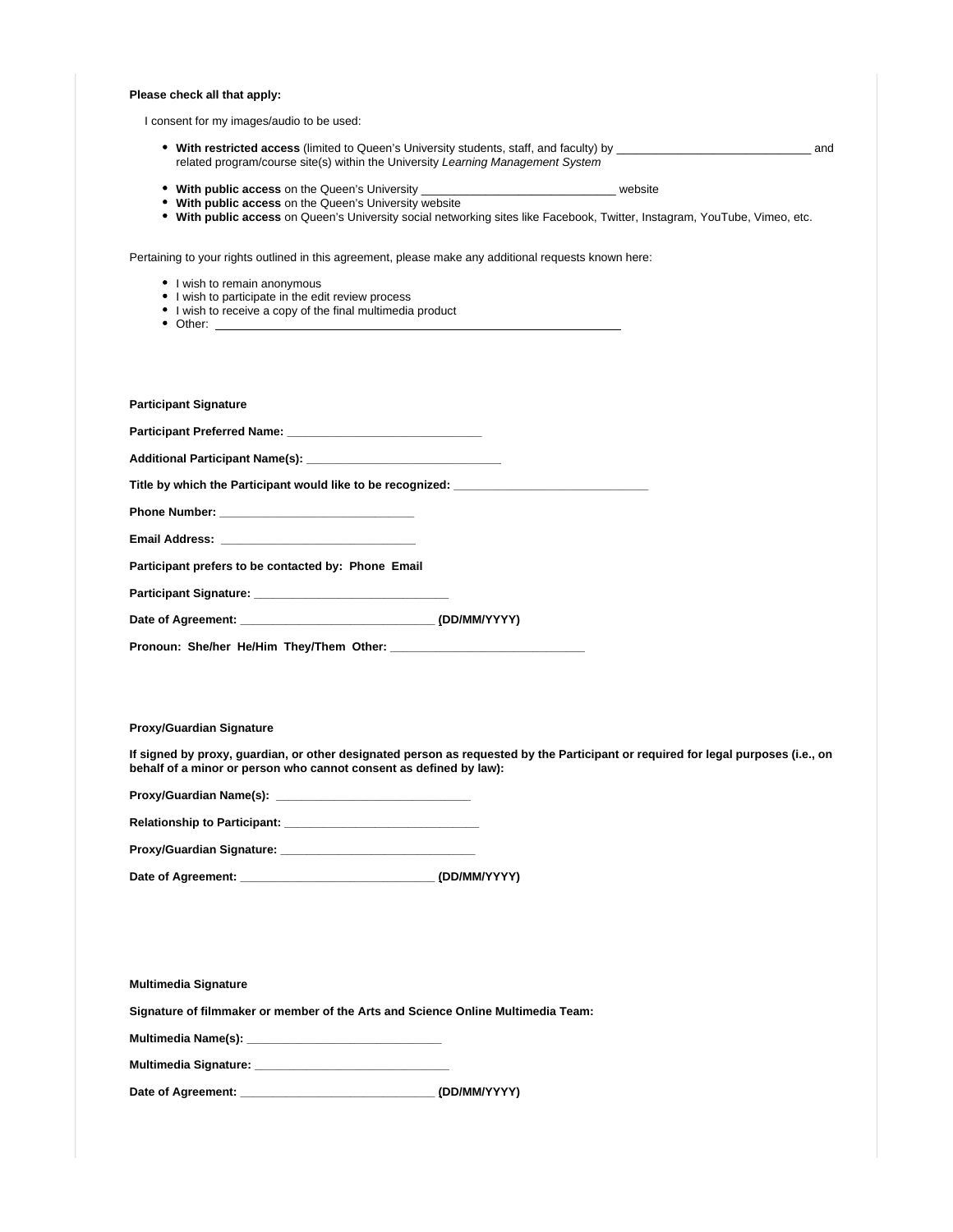#### **Download the Arts and Science Online PDF version of this form:**



For participants who choose to have their consent recorded on camera, the filmmaker should review the contents of the agreement per the text that appears on the paper form and ask the participant to provide all the same information that is requested on the paper form.

The filmmaker (or line supervisor/camera assistant) can record the information in their notes (or a paper copy of the contract if preferred), adding the information "On Camera/Audio Recording Consent - File #" detailing the video/audio file number of the consent. For transparency in the contract, the filmmaker should also state their own name, the date, and any other people present for the verbal consent.

When conducting on camera consents, the filmmaker should be sure to receive accurate spelling of the participant's name, title, contact information, etc.

The same process should apply in cases where the agreement is made a proxy/guardian/other designated person on behalf of a participant.

Below is a sample suggested script. It's important that this process is organic and doesn't feel contrived, detached, or too formal, as this (similarly to the written contract) hinders the filmmaker-participant relationship building process. As such, all filmmakers undertaking this process should be familiar with the informed consent protocol and the contents of the agreement to ensure its full essence and parameters are captured on camera/audio recording.

#### **Filmmaker**

#### I'm now recording.

Thank you for participating in this [PROJECT NAME]. The purpose of this project is to [DESCRIBE PROJECT GOALS, TONE, PURPOSE]. Our intended audience and use of the film is [DESCRIBE INTENDED DISTRIBUTION AUDIENCE AND CHANNELS], however as this content is created to be shared online, there is always the possibility that this film may be used for unintended purposes by other parties beyond our control.

Queen's University is committed to an informed consent protocol, which means that before agreeing to participate in this multimedia project, we want you to understand your rights. You have the right to:

- Participate in your preferred language and preferred medium of exchange (i.e., on camera, off camera, photos only, audio only, etc.);
- To remain anonymous;
- To withdraw your consent at a future date;
- To amend your footage at a future date;
- To participate in the video edit review process before the film is finalized;
- To know how to contact the Multimedia Team for more information or to change the status of your consent;
- To understand expressed intent for use as well as unintended uses that may arise;
- And to understand the risks and benefits of your participation.

This agreement can also be made in writing if you prefer, or by audio only, or on camera, or should you prefer to make this contract in another format, please let us know and we will do our best to accommodate your request.

Do you have any questions about this?

### **Participant**

[YES/NO]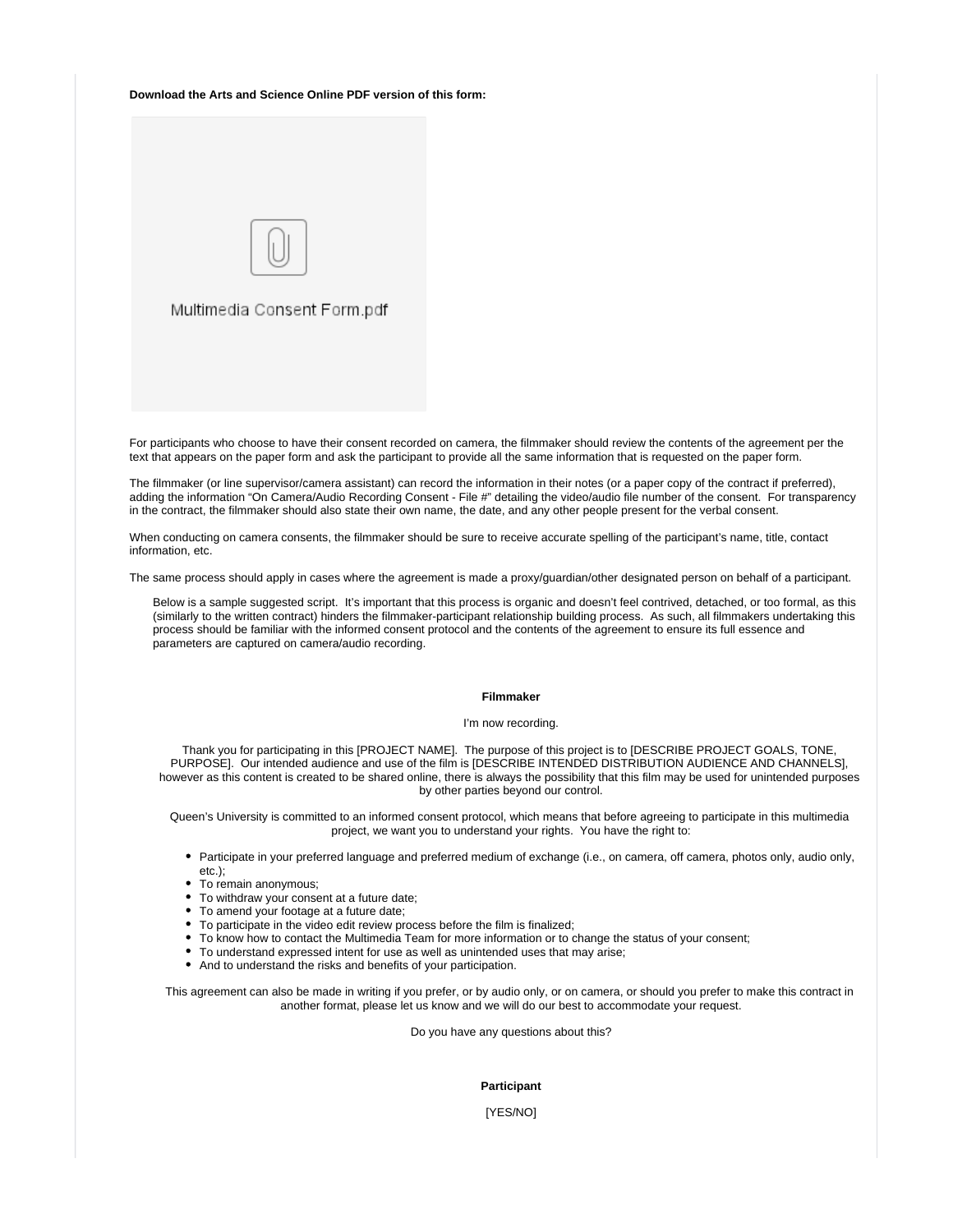**Filmmaker**

#### [ANSWERS QUESTION(S)]

## AND/OR

 Great. If you are willing to proceed with the agreement, please let me know to which of the following distribution uses you agree. You can choose any or all of the options.

Do you consent to your images/audio to be used:

- With restricted access (limited to Queen's University students, staff, and faculty) by [PROGRAM/COURSE/DEPARTMENT NAME] and related program/course site(s) within the University Learning Management System
- With public access on the Queen's University [PROGRAM/COURSE/DEPARTMENT NAME] website
- With public access on the Queen's University website
- With public access on Queen's University social networking sites like Facebook, Twitter, Instagram, YouTube, Vimeo, etc.

## **Participant**

## [AGREES/DISAGREES]

#### **Filmmaker**

Thank you. Are there any other requests you'd like to make, for example, remaining anonymous, wishing to participate in the edit review process, and/or receiving a copy of the final multimedia product? If there is anything else you'd like us to be mindful of, please feel free to share that information here.

#### **Participant**

[MAKES ANY CONDITIONS OF CONSENT OR ADDITIONAL REQUESTS KNOWN]

#### **Filmmaker**

Thank you. We will certainly honour these requests.

For the record of this agreement, dated [DATE], in the presence of [NAME WITNESSES], and myself, [FILMMAKER'S NAME], could you please state your full name as you would like to be recognized in the film, as well as any additional names you'd like us to include, and your title.

#### **Participant**

[STATES NAME(S), TITLE]

#### **Filmmaker**

Perfect. Could you tell us your phone number, your email address, and whether you prefer to be contacted by phone or email?

#### **Participant**

[STATES PHONE NUMBER, EMAIL ADDRESS, PREFERENCE]

## **Filmmaker**

Wonderful, thank you for your agreement! If you have any further questions about this contract or ever need to get in touch with us, you can do so with the contact information on the business card we gave you. Now let's move on to the fun stuff!

**[if guardian/proxy is required, add them to same clip with them stating their name and relationship to participant]**

**[end clip; record file number]**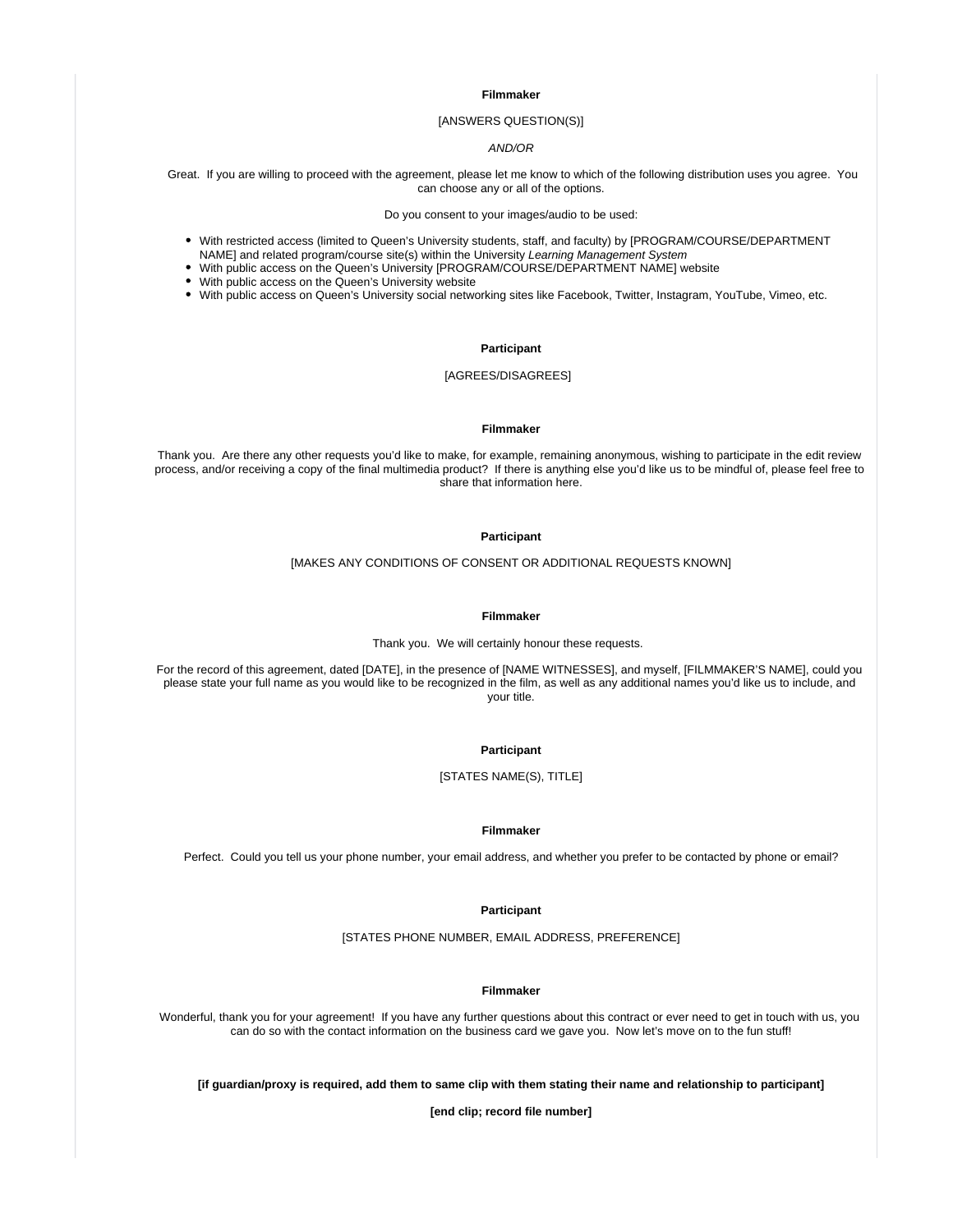As a general best practice to cut down on editing/file organizing time, consents in video format should be a separate file clip and should not precede interviews/footage without a file break. This file should remain unedited and unaltered from its original version, and should be archived in a separate folder for all consents received relating to the project. Consent and restriction notes should be added to each file properties so that even if the source folder with consent isn't readily available the photo/video editor has the necessary information on how to proceed with the file.

The consents folder should be stored by the department/unit alongside the course files on Queen's University server/designated file storage, and backed up on Queen's University external hard drive(s), and should also contain digitized (scanned) versions of any consents received in print format. These consent documents should not be downloaded onto personal computers or devices.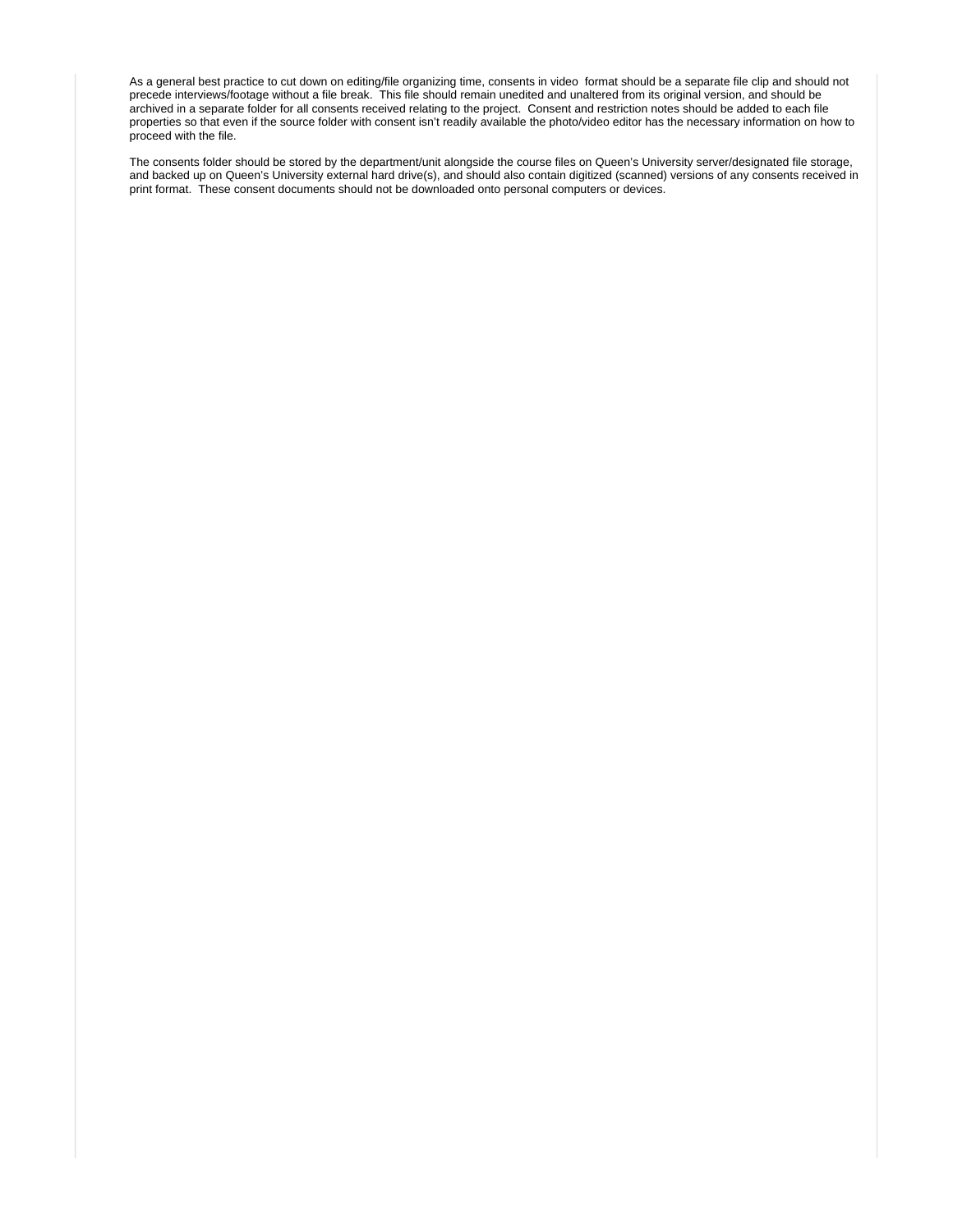There are times when filming in public spaces and/or large group events where it is not possible to conduct the informed consent protocol with each and every individual. As such, here are some guidelines for more ethical and equitable opt-out practices for public/large group settings to give potential participants more information to allow them to choose whether or not to participate.

## ADVANCE NOTICE

Whenever possible, provide audience members/group participants advance notice that filming will be taking place at the specified date(s), time (s), and for the specified purpose(s), including how the final materials will be used and where they will be distributed (with restricted access /with public access). Also inform participants that should they not wish to be seen/heard on camera or wish to remain anonymous, to make this information known to the filmmaker at or in advance of the event (so that filmmakers can be sure to situate participants out of any shots), and, if applicable, provide participants an alternative way to participate (i.e., online, via teleconference, etc.).

Participants should also be given a timeframe within which to make their opt-out known, i.e., within 48 hours after the event. If a request is received outside of the specified timeframe, best efforts should still be made to accommodate the person's request whenever possible.

For example, in advance of filming a live-streamed tutorial session, we have provided course instructors the following text to advise students of the filming a week or more ahead of the scheduled session date:

This tutorial session will be filmed and streamed live via YouTube, and this recording may be used and/or referenced within the course (or a similar course) in the future. If you wish to participate in person but would prefer to remain off camera, or wish to remain anonymous, please speak with any of the Arts and Science Online Multimedia Team who will be filming the session, and they would be happy to accommodate your requests. Alternatively, you may choose attend this session via the live streaming link, and can participate and interact via the live chat feed which will be monitored during the event. If you require any accessibility accommodation to participate, please email [asomm@queensu.ca](mailto:asomm@queensu.ca) ahead of the scheduled sessions.

#### POSTED SIGNAGE

When recording a session where individual consents are not being documented, posting signage to inform people who may walk into a recording is advisable. If filming in a public space outdoors, this can be posted on a sandwich board at the perimeter of the shot, or if filming indoors, this can be posted to the door of the lecture hall or building where filming is taking place.

Signage should be tailored to the particular filming, however here is a sample to use as a guideline:

# **PLEASE BE ADVISED: FILMING/RECORDING IN PROGRESS**

# PROJECT NAME:

COURSE ### | Tutorial Session with Instructor Name

# INTENDED USE & DISTRIBUTION:

Live-Streamed Tutorial Session for COURSE ### students broadcasted live on YouTube

# FOR MORE INFORMATION, PLEASE CONTACT:

Arts & Science Online Multimedia Team asomm@queensu.ca | (613) 533-6000